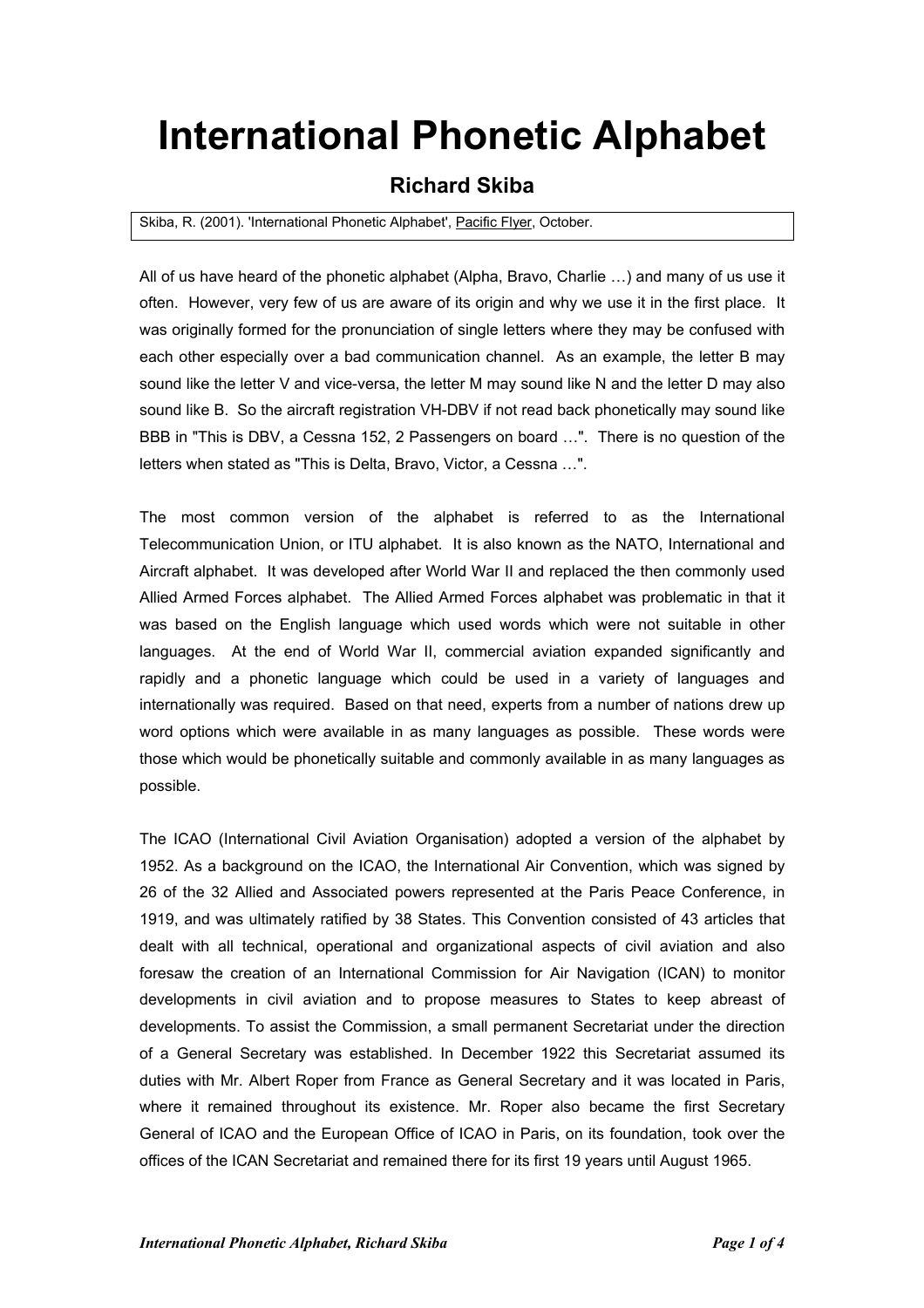One of ICAO's chief activities is standardization, the establishment of International Standards, Recommended Practices and Procedures covering the technical fields of aviation: licensing of personnel, rules of the air, aeronautical meteorology, aeronautical charts, units of measurement, operation of aircraft, nationality and registration marks, airworthiness, aeronautical telecommunications, air traffic services, search and rescue, aircraft accident investigation, aerodromes, aeronautical information services, aircraft noise and engine missions, security and the safe transport of dangerous goods. After a Standard is adopted, it is put into effect by each ICAO Contracting State in its own territories. As aviation technology continues to develop rapidly, the Standards are kept under constant review and amended as necessary. Further information on the ICAO may be obtained from their web site located at [http://www.icao.int/,](http://www.icao.int/) which was the source of information here.

A few minor changes occurred and the alphabet was adopted by the Allied Forces, then NATO (North Atlantic Treatment Organisation) and then finally by the ITU in 1956. This phonetic alphabet is generally a world standard, but is not compulsory in its application. Further, there are spelling variations within different languages and nations can use their own variations within their boundaries if they wish. The following is the basic NATO phonetic alphabet and the version used by Australian General Aviation:

| A                       | Alpha        | N | November    |
|-------------------------|--------------|---|-------------|
| B                       | <b>Bravo</b> | O | Oscar       |
| $\overline{\mathbf{c}}$ | Charlie      | P | Papa        |
| D                       | Delta        | Q | Quebec      |
| Е                       | Echo         | R | Romeo       |
| F                       | Foxtrot      | S | Sierra      |
| G                       | Golf         | T | Tango       |
| н                       | Hotel        | U | Uniform     |
|                         | India        | v | Victor      |
| J                       | Juliett      | W | Whiskey     |
| Κ                       | Kilo         | X | <b>Xray</b> |
| L                       | Lima         | Υ | Yankee      |
| М                       | Mike         | Z | Zulu        |

| N                       | November |
|-------------------------|----------|
| 0                       | Oscar    |
| $\overline{\mathsf{P}}$ | Papa     |
| $\overline{\mathtt{Q}}$ | Quebec   |
| $\overline{\mathsf{R}}$ | Romeo    |
| $\overline{\mathbf{s}}$ | Sierra   |
| T                       | Tango    |
| Ù                       | Uniform  |
| $\overline{\textsf{v}}$ | Victor   |
| W                       | Whiskey  |
| X                       | Xray     |
| Ý                       | Yankee   |
| Z                       | Zulu     |

As an aside, the fundamental role of NATO is to safeguard the freedom and security of its member countries. It is one of the foundations on which the stability and security of the Euro-Atlantic area depends and it serves as an essential forum for transatlantic consultations on matters affecting the vital security interests of all its members. Its first task is to deter and defend against any threat of aggression against any of them. Information on NATO may be obtained from http://www.nato.int/# on the web.

With regard to the ITU, based on the expansion of telegraph networks in an increasing number of countries and the growth in the use , 20 European States decided to meet in order to work out a framework agreement. They also decided on common rules to standardize equipment in order to guarantee generalized interconnection, adopted uniform operating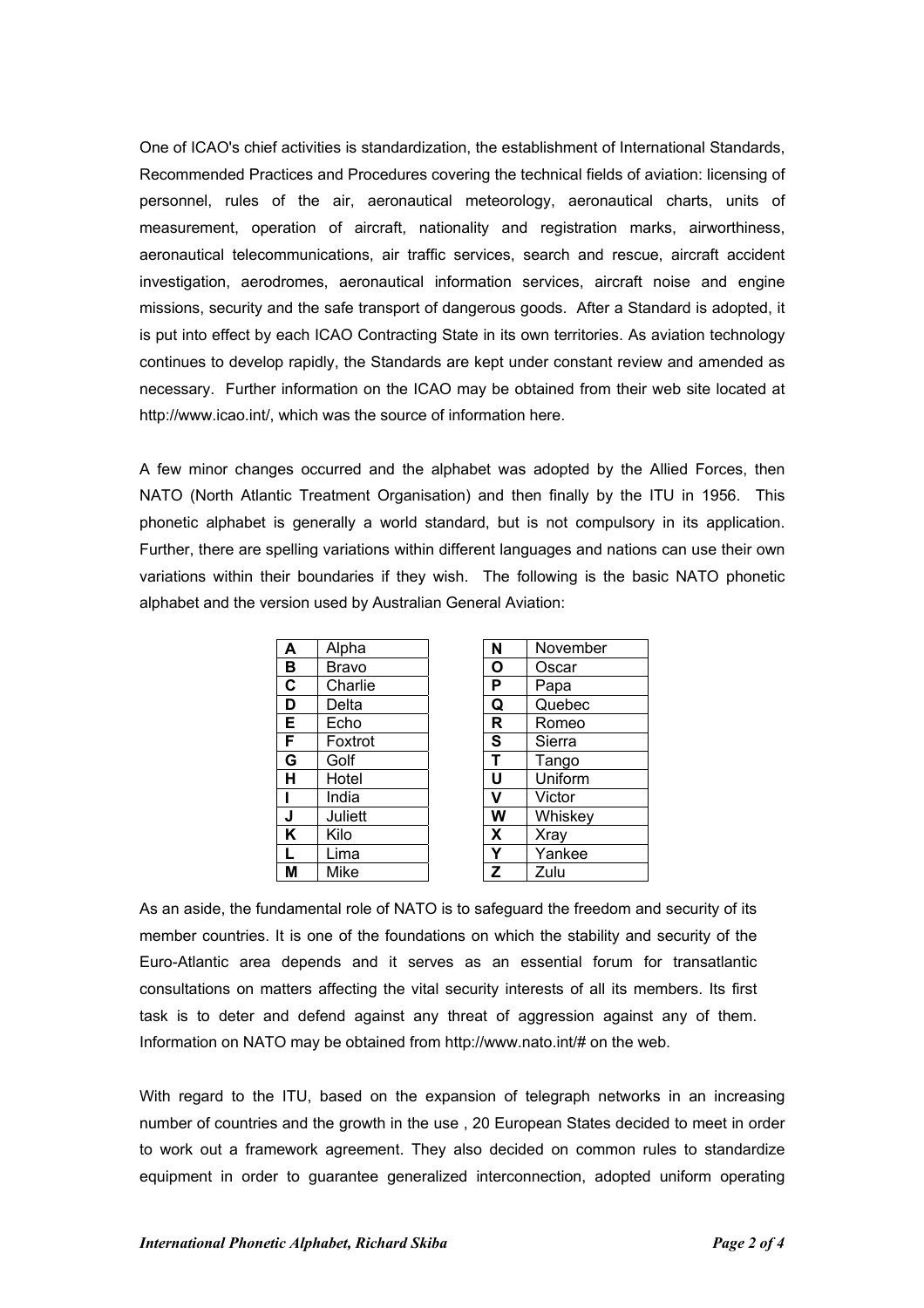instructions which had previously been different from one country to another. On 17 May 1865 after two and a half months of arduous negotiations, the first International Telegraph Convention was signed by the 20 participating countries and the International Telegraph Union was set up to enable subsequent amendments to this initial agreement to be agreed upon. This marked the birth of the ITU. The ITU Radiocommunication (or ITU-R) Sector was created on 1 March 1993 and comprises the former CCIR and IFRB (founded 1927 and 1947, respectively). ITU-R Sector is responsible for all ITU's work in the field of radiocommunications. Further information may be obtained from <http://www.itu.int/home/index.html>as was the source of information for this article.

Getting back to the phonetic alphabet, some of the interesting variations include a variation in spelling such as Alfa, Juliett Juliette, Oskar and Viktor. As an example, the above alphabet is reproduced from the Cambridge Encyclopedia of Language, where an alphabet with Alfa and X-ray can be found in the U.S. Department of Defense Dictionary of Military Terms. On the other hand, the ICAO version uses Alfa, Juliett and X-ray which can be found in A Concise Dictionary of Slang and Unconventional English and also in a Langenscheidt Dictionary. There are also a number of differences which may be found in the actual words used to represent the letters. As an example, an Indonesian phrase book shows Beta rather than Bravo, Ultra rather than Uniform and Volvo rather than Victor.

Some of the previously used alphabets will now be shown. These alphabets were in place prior to the ICAO, NATO and ITU endorsed International phonetic alphabet's development.

| A                       | Ack  | N                         | N            |
|-------------------------|------|---------------------------|--------------|
| B                       | Beer | О                         | Ω            |
| $\overline{\mathbf{c}}$ | C    | P                         | Pip          |
| $\overline{\mathsf{D}}$ | D    | Q                         | Q            |
| E                       | E    | R                         | R            |
| F                       | F    | $\overline{\mathbf{s}}$   | <b>Esses</b> |
| $\overline{\mathsf{G}}$ | G    |                           | Toc          |
| H                       | H    | U                         | U            |
|                         |      | v                         | Vic          |
| J                       | J    | W                         | W            |
| $\overline{\mathsf{K}}$ | Κ    | $\boldsymbol{\mathsf{X}}$ | X            |
| L                       |      |                           |              |
| M                       | Emma | Z                         | Z            |

| N                        | N                                    |
|--------------------------|--------------------------------------|
| $\overline{\mathbf{o}}$  | $\overline{O}$                       |
| $\overline{\mathsf{P}}$  | Pip                                  |
| $\frac{\overline{Q}}{S}$ | $\overline{Q}$                       |
|                          | $\overline{\mathsf{R}}$              |
|                          | Esses                                |
| $\overline{\mathsf{T}}$  | <b>Toc</b>                           |
| $\overline{\mathsf{U}}$  | U                                    |
| $\overline{\mathsf{v}}$  | Vic                                  |
| $\overline{\mathsf{W}}$  | $\frac{\overline{W}}{\underline{X}}$ |
| $\overline{\mathsf{X}}$  |                                      |
| $\frac{\overline{Y}}{Z}$ | Y                                    |
|                          | $\overline{z}$                       |

The British Army in 1927 used the following:

|    | Ack     |   | <b>Nuts</b> |
|----|---------|---|-------------|
| в  | Beer    |   | Orange      |
| C  | Charlie |   | סוׂי        |
|    | Don     | O | Queen       |
| E. | Edward  | R | Robert      |
|    | Freddy  | S | Sugar       |

| $\mathbf{N}$ | Nuts   |
|--------------|--------|
|              | Orange |
| P            | Pip    |
| u            | Queen  |
| R            | Robert |
| S            | Sugar  |

The phonetic alphabet as utilised by the British Forces around 1904: